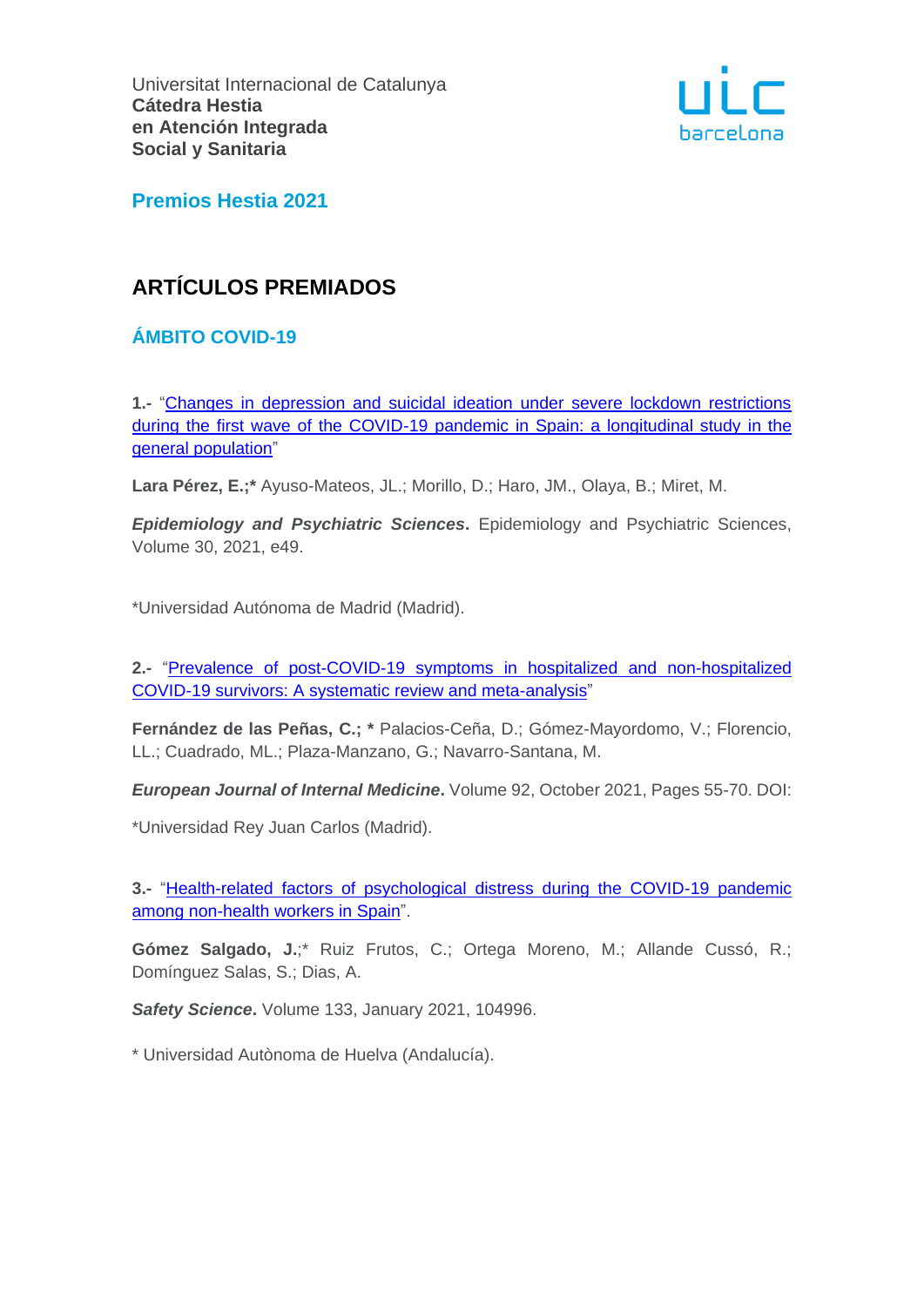Universitat Internacional de Catalunya **Cátedra Hestia en Atención Integrada Social y Sanitaria**

**Premios Hestia 2021**

## **ÁMBITO SOCIOSANITARIO**

["Is loneliness a predictor of the modern Geriatric Giants? Analysis from the Survey of](https://doi.org/10.1016/j.maturitas.2020.11.010)  [Health, Ageing, and Retirement in Europe"](https://doi.org/10.1016/j.maturitas.2020.11.010).

**Jerez-Roig, J.;\*** Giné-Garriga, M.; Coll-Planas, L.; Skelton, D. A.; Inzitari, M.; Booth, J.; Souza, D. L. B.

*Maturitas***.** Volume 144, P93-101, February 01, 2021.

\*Universitat de Vic - Universitat Central de Catalunya (Catalunya).

## **ÁMBITO SALUD MENTAL**

["Compulsory admissions and preferences in decision-making in patients with psychotic](https://doi.org/10.1007/s00127-019-01809-4)  [and bipolar disorders"](https://doi.org/10.1007/s00127-019-01809-4)

**Morán-Sánchez, I.;** Bernal-López, M. A.; Pérez-Cárceles, M. D.

*Social Psychiatry and Psychiatric Epidemiology***.** Volume 55, 571–580 (2020).

\*Centro de Salud Mental Cartagena, Múrcia (Comunidad Valenciana).

## **COMUNICACIONES PREMIADAS**

### **ÁMBITO CUIDADOS PALIATIVOS**

**"Physiotherapy as an Adjuvant Treatment for Severe Symptoms in Advanced Cancer and Non-cancer Home Based Patients".**

**Canal-Sotelo, J.;\*** Llobera-Solanas, M.; Cano-del Olmo, K.; Mejon-Casas, O.; Gabernet-Foix, S.; Fauria-Garcia, Y.; Moreno-Iglesias, I.; Cáceres-Becerra, M.

**EAPC 2019 16th world congress European association for palliative care.** (Póster) Berlín. Mayo 2019.

\*Hospital Hestia Balaguer (Hestia Alliance), Lleida (Catalunya).